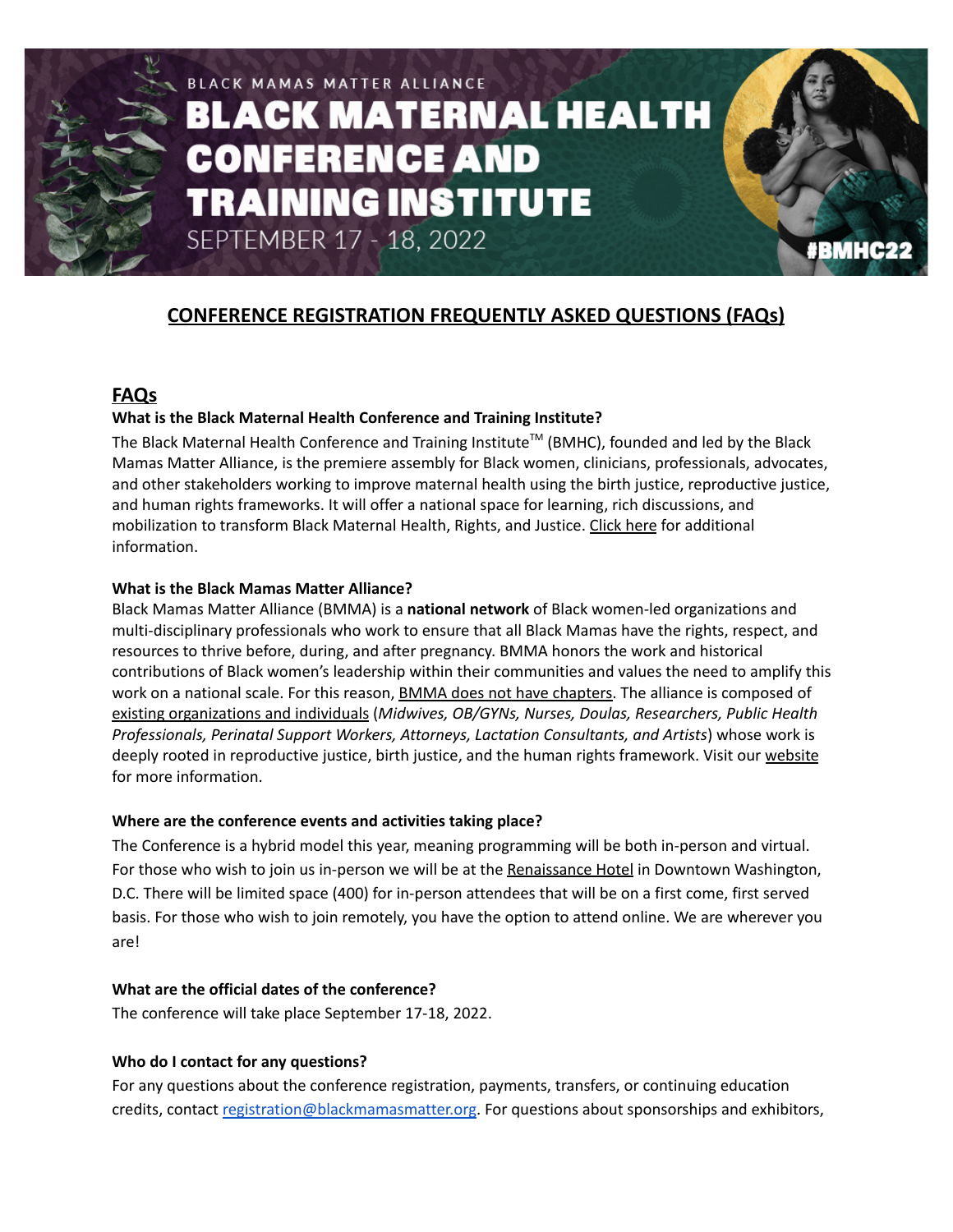awards gala, accessibility and childcare, day-of-conference access issues, or COVID-related issues, contact [conference@blackmamasmatter.org.](mailto:conference@blackmamasmatter.org) Please allow up to two business days for a response.

## **What can attendees expect?**

Attendees can expect an exciting, innovative and much-needed discussion around Black Maternal Health. We are bringing together researchers, health professionals, advocates, mamas, and students with a passion for health equity and reproductive justice for Black mamas. Please see our schedule and pages for more information as it becomes available.

# **Accessibility**

## **What accessibility options will be provided for BMHC22 attendees?**

In order to make our conference as accessible and inclusive as possible for our attendees, the following will be provided:

*Virtual:* Live American Sign Language (ASL) interpretation for main session and keynote session; Closed captioning for pre-recorded sessions; Downloadable presentation slides for pre-recorded breakout sessions

*In-Person*: Live American Sign Language (ASL) interpretation for main session and keynote session; On-site child care; private breast/chest feeding and pumping spaces; ADA compliant conference facility

You will have the opportunity to inform us of any additional accessibility options you need on your registration form. If additional support is needed, email conference@blackmamamatters.org.

# **Registration**

#### **Will I be able to register for BMHC22 on site?**

No, BMHC22 in-person registration closes on August 31, 2022.

#### **Why is the early bird price not reflected in my total?**

The system captured your payment after the early bird deadline of June 30, 2022 at 11:59 pm ET.

# **Do you accept donations for the purpose of providing funds to those who cannot afford to pay registration?**

Send email to [conference@blackmamasmatter.org](mailto:conference@blackmamasmatter.org) to learn more about donation opportunities.

#### **I did not receive a receipt to my email address, what do I do?**

After your registration is completed, you can view any payments made on your invoice which you can access within your conference account. If you need additional support, please send an email to registration@blackmamasmatter.org; with the subject line: *RECEIPT REQUEST*, include your full name, email address, ID number, and amount paid in body.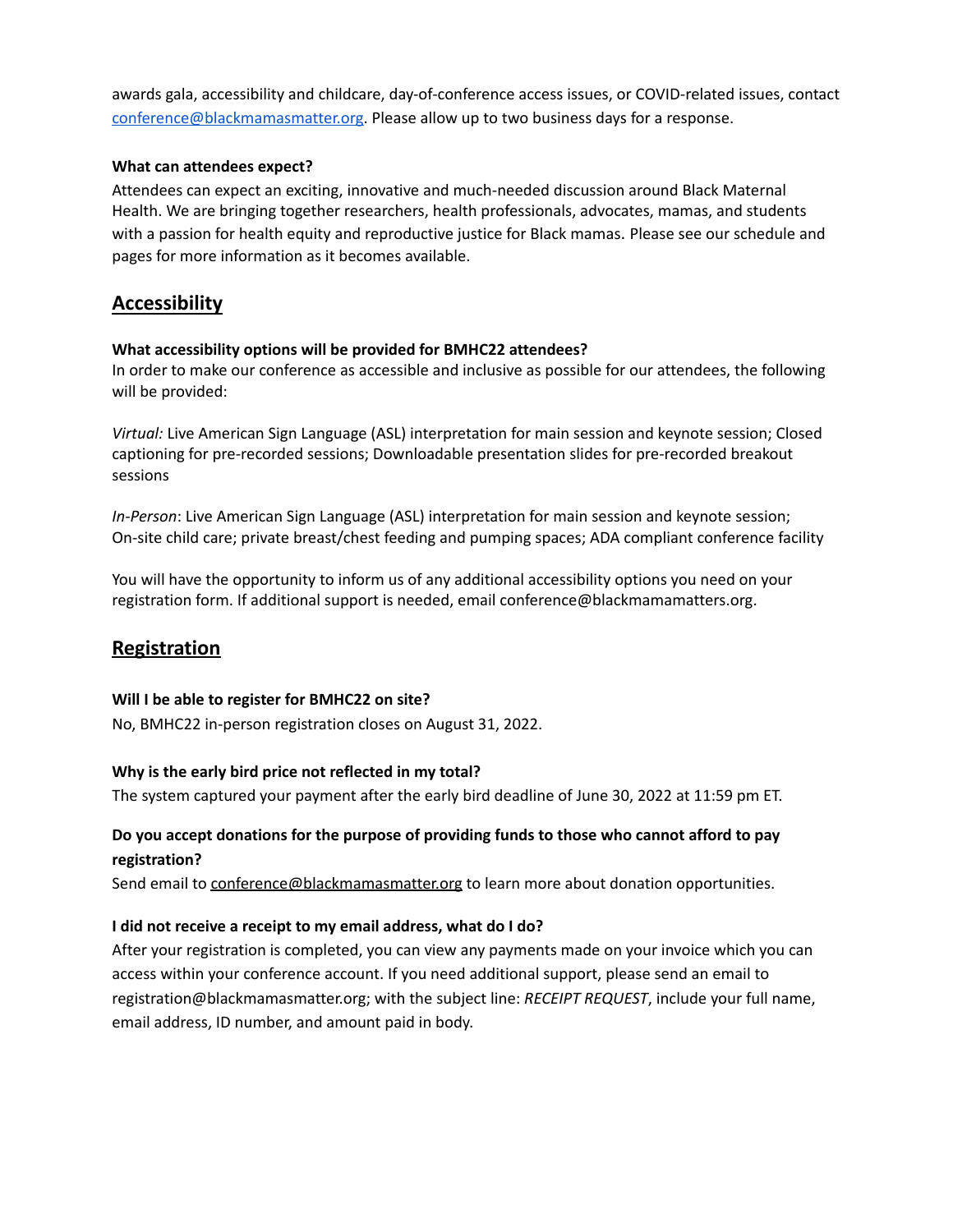## **A group of attendees were registered, and individual receipts are needed. How do I request a receipt?**

Once you create a group registration you can view the invoice by group or individual and any payments will be reflected on that invoice. If you need additional support, please email [registration@blackmamasmatter.org](mailto:registration@blackmamasmatter.org); with the subject line: *RECEIPT REQUEST*, include your full name, email address, ID number,and amount paid in body.

#### **Does BMMA offer scholarships for students to attend for free? Is there a student discount offered?**

BMMA will offer 10 virtual attendee scholarships. Please stay connected to BMMA via social media and sign up for our newsletter to be alerted when this process opens. Student rates are available during registration for both virtual and in-person options. To receive the student rate, you will be asked to upload proof of enrollment during the registration process. Acceptable documentation includes: current transcript showing full-time enrollment, letter of enrollment on official school letterhead, photo of a valid/current student ID. All documentation will be reviewed by BMMA; inauthentic documentation may result in your registration being canceled and refunded.

#### **Are continuing education credits offered for BMHC22?**

Yes. Please reach out to [conference@blackmamasmatter.org](mailto:conference@blackmamasmatter.org) for more information.

#### **Will I receive a certificate of attendance?**

Yes, certificate of attendance documents will be available to conference registrants through the conference platform once the conference begins.

#### **Can I pay via check?**

Yes, check payment will be accepted for registration. Please make the check out to Black Mamas Matter Alliance and mail to: Black Mamas Matter Alliance, PO BOX 571894, Atlanta, GA 30357. When you register, please select "check payment" at checkout. Your registration is not confirmed until the check is received and cleared. **Check payments must be received within 10 days of your registration submission or your registration will be canceled.** If you intend on paying by check for your individual or group registrations, you must submit your registration by August 15th, 2022. Any registrations submitted after August 15th, must be paid by credit card online.

#### **How do I obtain a W-9?**

If your organization requires a W-9 for check payment, please email [conference@blackmamasmatter.org](mailto:conference@blackmamasmatter.org)

#### **What is the cancellation and refund policy?**

**ALL SALES ARE FINAL** for BMHC22 registrations. No refunds will be issued for cancellation; however all in-person and virtual registrants will retain access to the virtual conference platform (which includes access to session recordings) for six months following the conference.

#### **Can I transfer my registration to another individual?**

Yes, to request a transfer of your registration please email [registration@blackmamasmatter.org.](mailto:registration@blackmamasmatter.org) Include the subject line: *TRANSFER REQUEST*. In the body of the email please include your name, registration ID number, and the name and email address of the individual who will be taking your place. BMMA will not issue refunds for any transfer of registration (**NOTE**: you will forfeit any price difference due to the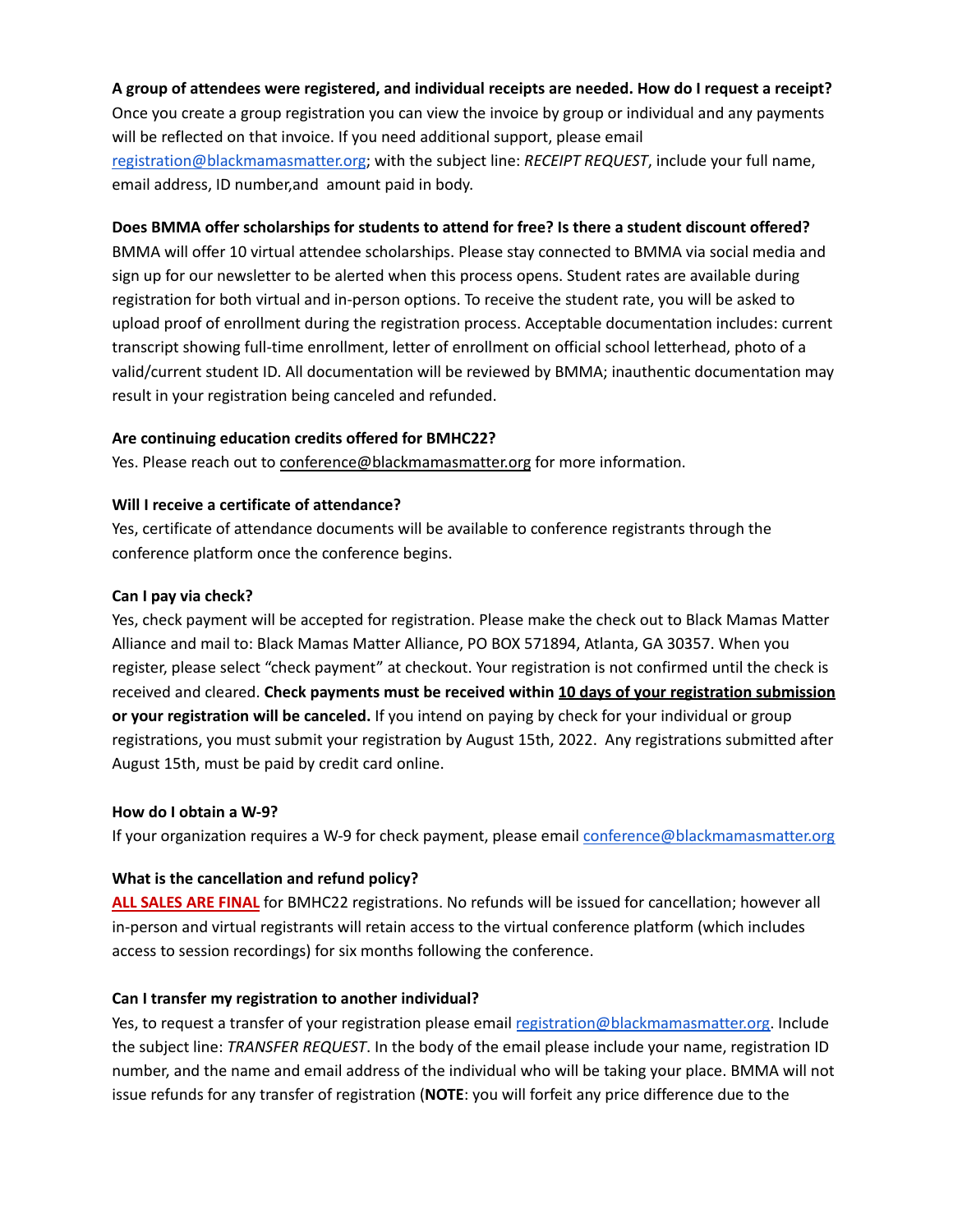changing from in-person to virtual attendance). In addition, BMMA will not be party to or facilitate any transfer of funds or reimbursement for transfer of conference registration. BMMA will solely be responsible for transferring the registration and providing confirmation of transfer. **All transfers must be requested by August 15, 2022.**

# **Agenda**

# **Is there a full agenda available?**

A detailed agenda will be provided in the future. Click here to download a **tentative** agenda.

# **Lodging**

# **Is there a preferred hotel for in-person attendees?**

Yes, conference attendees can now [reserve](https://book.passkey.com/go/BlackMamasMatter2022) a room at the Renaissance Hotel in Washington D.C. at a nightly rate of \$189.00, plus applicable taxes. The last day to reserve a room as part of the Black Maternal Health Conference block is Thursday, August 25, 2022. Attendees must use the link provided within the registration page to take advantage of this rate. For those who prefer to call to reserve a room, the number is 1-800-228-9290, please reference Black Maternal Health Conference to reserve the discounted rate.

**Room block availability for in-person attendees will be on a first come, first served basis.**

# **Health and Safety**

# **What COVID-19 protocols are in place?**

The health and safety of all attendees is BMMA's priority. As such, BMMA will follow the guidelines of the Renaissance Hotel and the mandates of Washington, D.C. In addition, BMMA will base any additional on-site protocols on the latest CDC and local public health guidelines to ensure a safe environment.

All in-person participants must either:

● Provide proof of vaccination. Attendees must be fully vaccinated as defined by the CDC: A person is considered fully vaccinated two weeks after their second dose in a two-dose series, such as the Pfizer-BioNTech and Moderna vaccines, or two weeks after the single-dose J&J/Janssen vaccine.

OR:

● Provide proof of a negative PCR test within 24 hours of the first day of the Conference. Testing will be the responsibility of the individual traveler.

Attendees will be notified of instructions for informing us of their vaccination status or proof of a negative PCR test prior to the start of the Conference. You should be prepared to present this documentation in person.